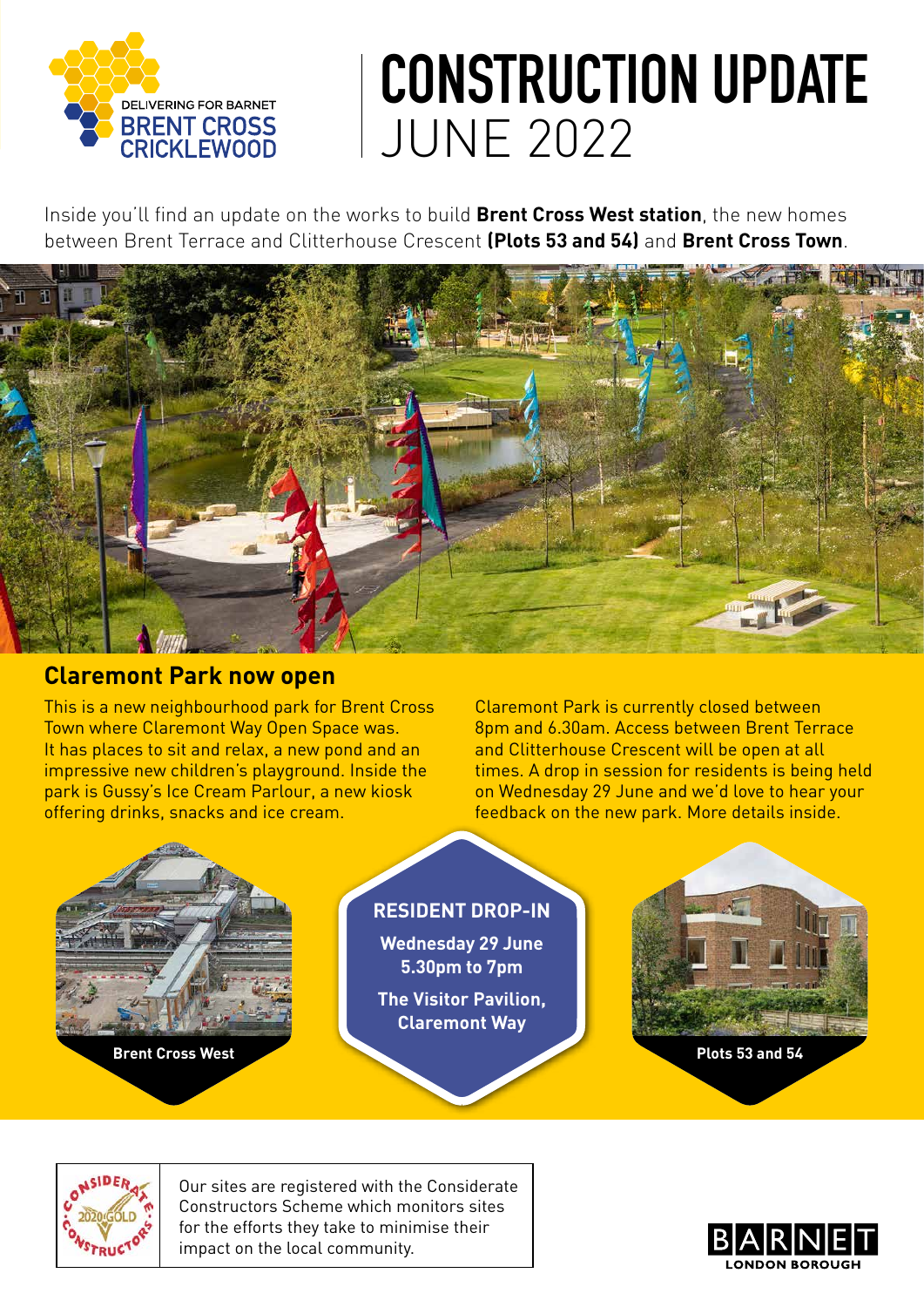## CONSTRUCTION ACTIVITIES: BRENT CROSS WEST

#### **OUR CONTRACTORS:**

• Barnet Council, in partnership with Mace, are working with Network Rail, VolkerFitzpatrick, and Amey to build the new Brent Cross West station which is due to be completed this year.

#### **WORKING HOURS:**

- Our standard working hours on the project are Monday to Saturday 8am to 9pm and, where consented, Sundays 8am to 5pm.
- However, over the next three months certain teams will be working day and night during the week and weekends, as permitted by the local authority.
- We do not expect any particularly noisy works during the next three months. On occasions when works are taking place overnight or at weekends we email our local distribution list. To be included please contact: **TransformingBX@Barnet.gov.uk**
- Planned dates are subject to change and the most up-to-date programme will always be available at **[TransformingBX.co.uk/new-station](http://TransformingBX.co.uk/new-station )**

#### What's happening where



#### **SITE UPDATE:**

**1**

- Works to build the station are continuing well with the completion of the main station steelwork and the cladding of the roof and over bridge complete.
- Works to complete the western and eastern entrances continue.
- The construction of the steelwork at platform level will be completed this quarter including the waiting rooms and station welfare such as toilets.
- You'll find the latest images, and drone footage of the station construction on our website.

#### **SIDINGS AND TRACK WORKS:**

- On the 25 and 26 June drainage works will be take place south of the station building, which will include digging and pipe laying. You may hear some noise when the team cut the tracks. This won't last more than an hour.
- Work to repack the ballast below the tracks will take place on 26 June and you may hear some noise, this won't last more than a couple of hours.
- On the 2 and 3 July you may see teams working at height to rewire the overhead lines, but this will not be noisy.
- Signal works will take place on the 17 and 18 September at which point the sidings and track works will be near completion.

#### **STATION WORKS: 2**

- There will be a railway possession on the 25 and 26 June, and 2 and 3 July, the site will be busy that day and night with steelwork installations on the platforms, and the installation of the remaining paving copers on the edge of the platforms.
- Works to the western entrance are planned most weekdays and Saturdays, including the steelwork construction, escalator installation, roofing works, glazing and brickwork.
- On the eastern entrance, the glulam timber structure is complete and internal finishes have started to be installed.
- This work is consistent with the activity over the last quarter so you shouldn't experience any more noise than usual.

#### **GET IN TOUCH:**

• If you have a question about the Brent Cross West works please contact us at **TransformingBX@barnet.gov.uk**

Eastern Entrance Western Entrance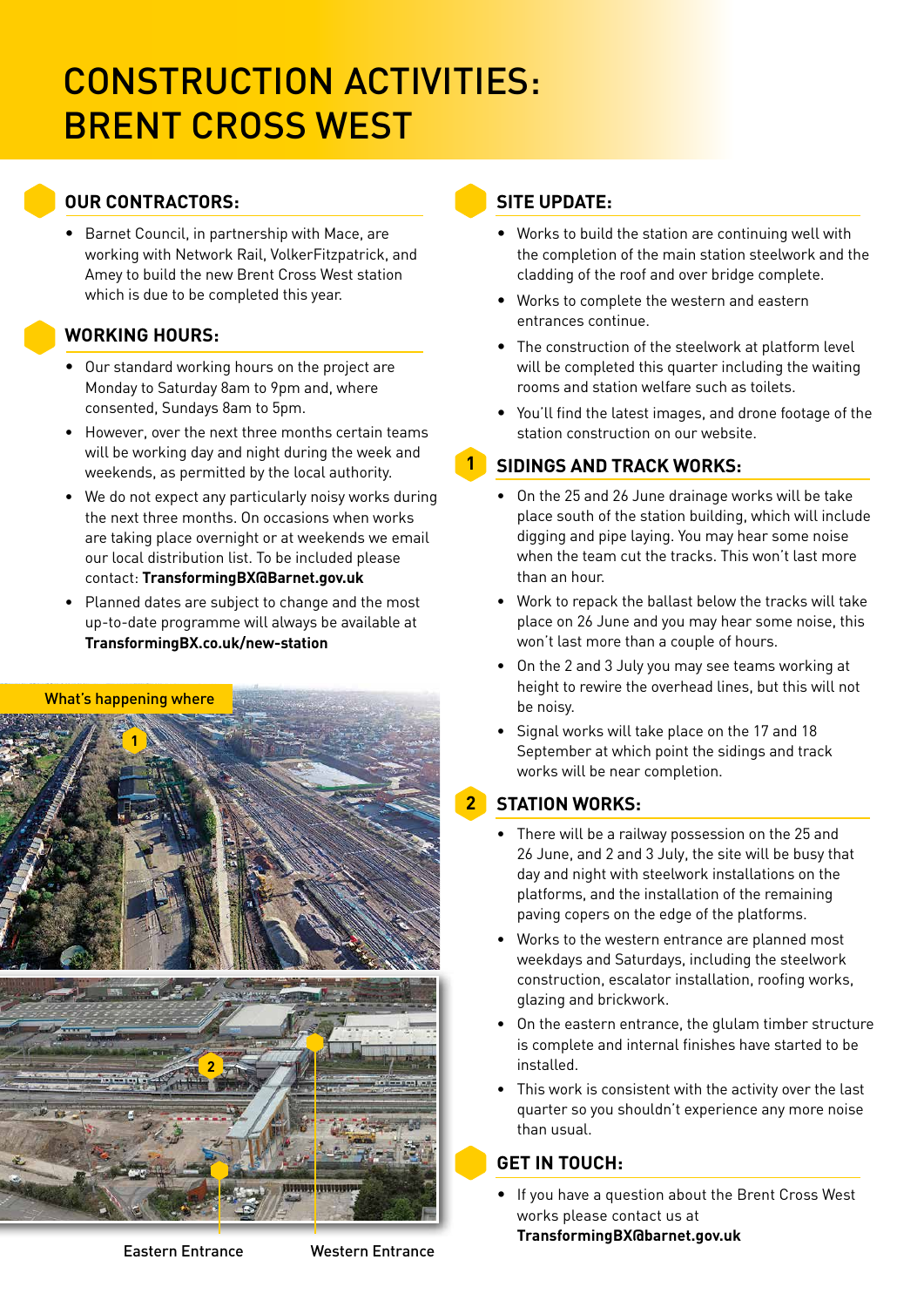

### CONSTRUCTION ACTIVITIES: PLOT 53 AND 54

#### **OUR CONTRACTORS:**

• Buglers, on behalf of L&Q, started work on Plots 53 and 54 on 21 June 2021 and will take around 21.5 months to complete the new homes.

#### **WORKING HOURS:**

• Monday to Friday 8am to 6pm and Saturday 8am to 1pm.

#### **SITE UPDATE:**

- All groundworks are complete, drainage has been installed for both Plots 53 and 54, and the car park to Plot 53 is in place.
- The foundations to the new cycle store and the new substation on Plot 54 have also been installed and the site team office in place within Plot 54.
- Work has started to install the external brickwork to the main buildings and terrace houses. So, over the next couple of months you will begin to see the structure appear over the hoarding.
- A community notice board can be found on the hoarding of Plot 53 and 54 with details of weekly anticipated site traffic and construction activity.

#### **CONSTRUCTION WORKS:**

- Over the coming months we will have a mobile crane on site approximately every four weeks to lift materials and flooring in place.
- Simone Taylor from L&Q is working with Wood Street Walls to complete a hoarding design project. Residents will be given the opportunity to feed in to designs over the coming months.

#### **UTILITY WORKS:**

- Between Monday 27 June and 18 July work will be carried out to install the new utilities for Thames Water, BT and UK Power Networks.
- Teams will need to dig between Plots 53 and 54 and, unfortunately, will need to suspend parking from number 63 to number 78 Brent Terrace for five weeks.
- A small number of alternative parking bays are being created directly outside of the construction site on the other side of the road.
- Temporary double yellow lines will be put outside number 63 and 78 Brent Terrace from Monday 27 June to ensure that the road is clear ahead of work starting. Residents will be asked to move their cars.
- Thames Water will be closing the footpath between Brent Terrace and Clitterhouse Road from Monday 27 June for three weeks to install new water mains. The path between Clitterhouse Crescent via the north end of Brent Terrace will remain open.
- The Buglers' Team has been knocking on doors to speak to residents about this and further information can be found at **[Transformingbx.co.uk/plots53and54](https://transformingbx.co.uk/transformation/relocated-homes/plots-53-54/)**

#### **PARKING:**

- As well as the temporary impact of these utilities works, the regeneration team is aware of local concerns around parking in the area.
- Related Argent, has introduced new parking as explained on page 4. The Council is also due to introduce a Controlled Parking Zone (CPZ) for when the new Brent Cross West station opens.
- In the shorter-term, to respond to resident concerns, we hope to introduce an Experimental Traffic Regulation Order (ETRO) in this area.
- This would provide an immediate deterrent to visitors parking on Brent Terrace, Clitterhouse Crescent and Clitterhouse Road.
- More information will be provided over the coming months and could be in place by September.

#### **GET IN TOUCH:**

- Helena O'Keeffe is the Buglers Team Resident Liaison Officer for this development.
- Helena can be contacted on 01923 777 988 or 07706 350 588 or via email at **[HelenaOKeeffe@bugler.co.uk](mailto:HelenaOKeeffe%40bugler.co.uk?subject=)**



#### **RESIDENT DROP-IN**

Barnet Council with developers Related Argent, Buglers and L&Q will be hosting a residents' drop-in session on Wednesday 29 June from 5.30pm to 7pm at The Visitor Pavilion, Claremont Way.

The drop-in session is your opportunity to tell us about any concerns you have with construction works in the area, and give us your feedback on the recently opened Claremont Park.

If you are unable to make this meeting you can contact us at **transformingBX@barnet.gov.uk** to arrange an alternative discussion any time.